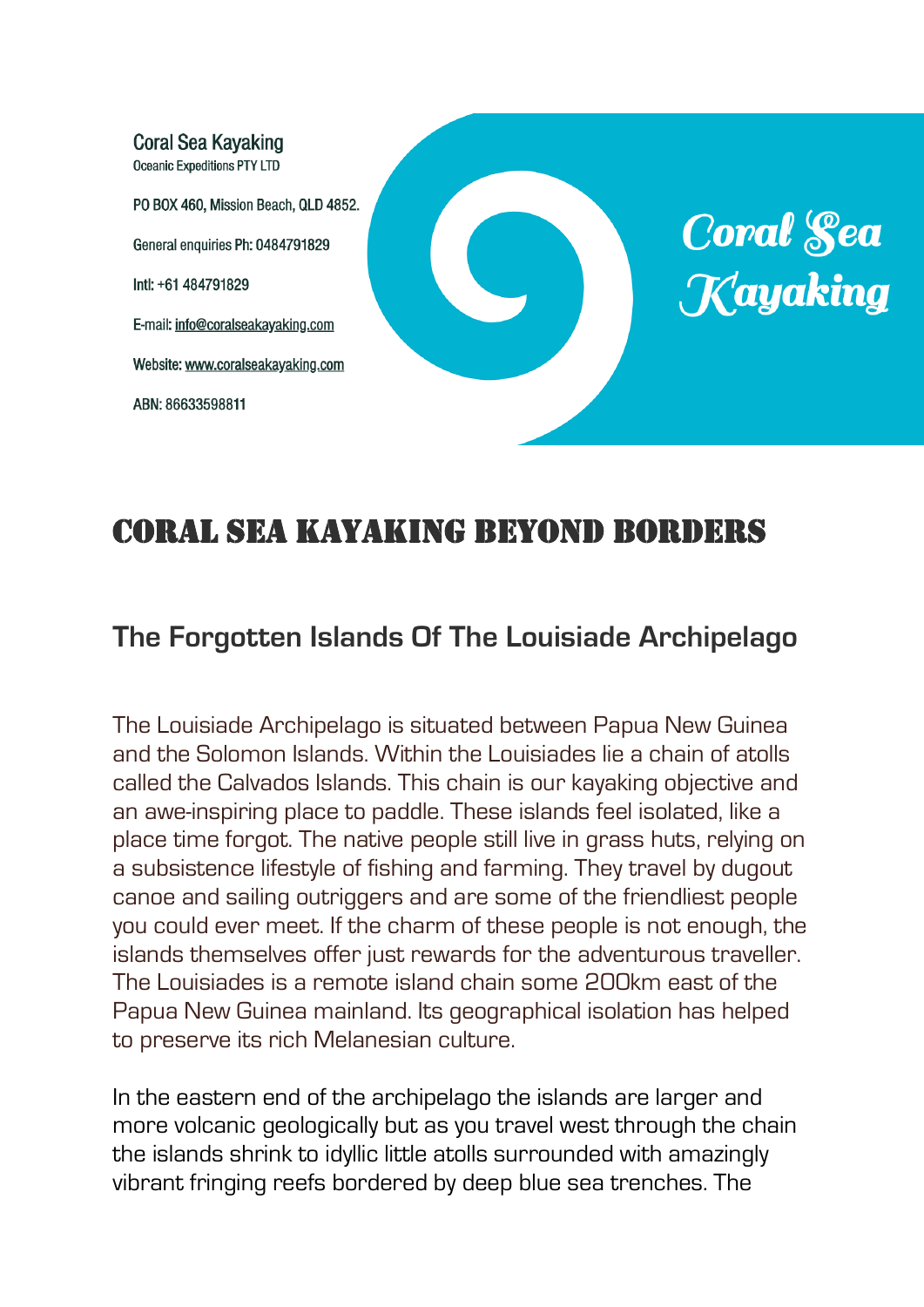Louisiades is rich and teeming with sea life from small colourful reef fish to large pelagic species and marine mammals.

Coral Sea Kayaking is committed to sustainable and sensitive tourism development in these islands. The Calvados Islands have hardly been visited by tourists and some of the islands and villages have never had contact with westerners. Through small group conscientious travel we hope to minimise our impact and only have a positive influence on the local indigenous culture. We believe that through Sea Kayak tourism, we can stimulate the development of aid projects which will help to supply essential basics like healthcare to the friendly people of the Louisiades. Through ongoing support in conjunction with the local community's goals and desires we can help to improve living standards so that the fundamentals like education, healthcare and reliable drinking water are a mainstay within these beautiful communities

As idyllic as the islands might sound, this destination is remote and arguably one of the world's last great sea kayaking frontiers. It is a true expedition and only for the adventurous soul. As a member of the expedition team you will be required to chip in and help out to make this expedition a success.

**This Expedition is geared towards fit outgoing people. You do not need to be an experienced kayaker. You will be required to be physically active all day in a tropical environment and to work together in a team dynamic. Island travel in Papua New Guinea often requires an open mindset and a robust personality. We prefer participants to be water confident and have third world travel experience.** 

#### WEATHER IN THE LOUISIADES

Generally speaking because the Calvados islands are mostly low lying atolls they have their own micro climate and are unrelated to the weather at Misima Island (Misima often catches rain due to its Mountainous topography). The Calvados chain is mostly dry and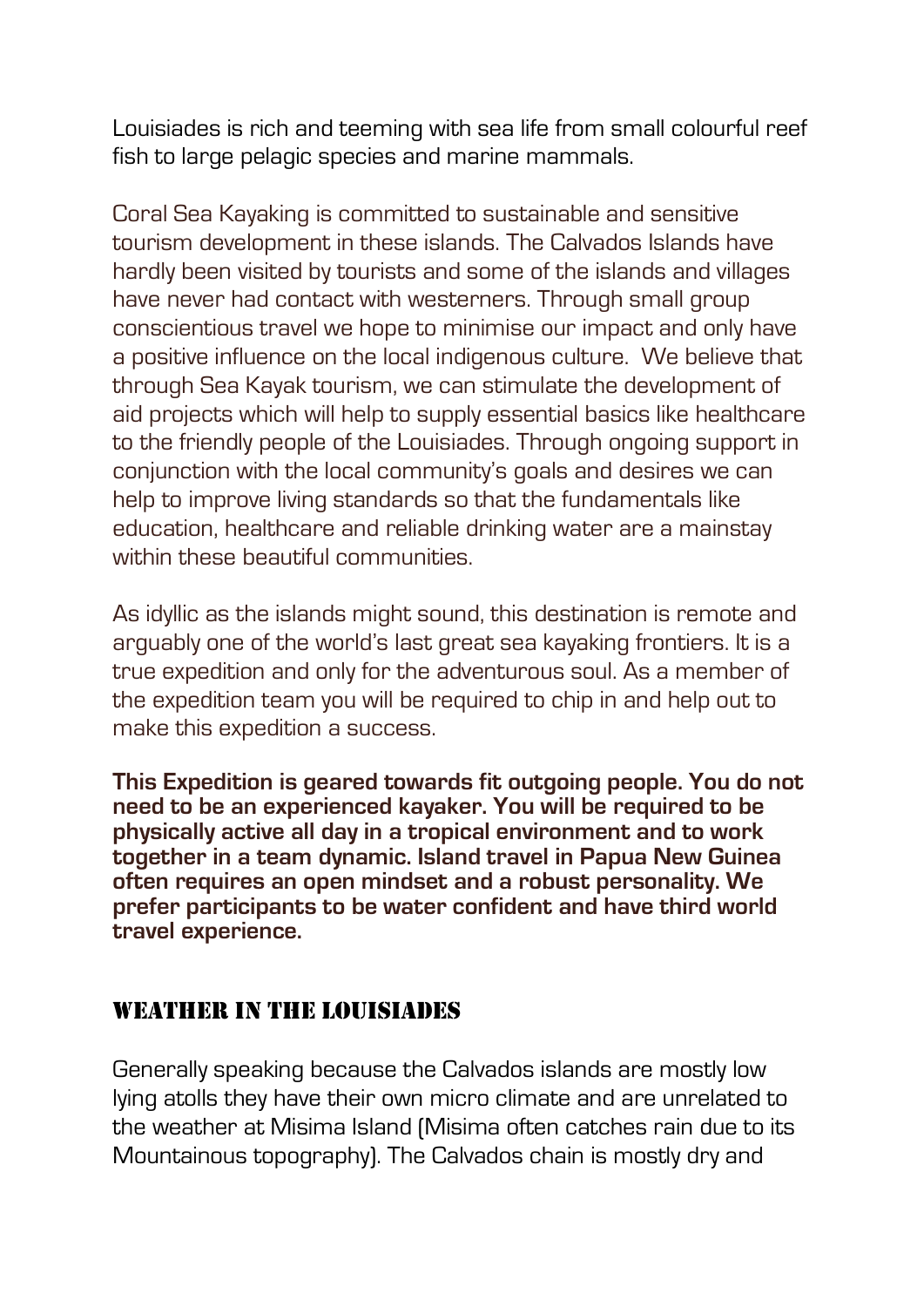sunny. During most of the year a south- easterly trade wind blows which helps us along when travelling east to west in our kayaks. Most commonly we will encounter a following sea as the southeasterlies pushes us west to Panasia Island. We can expect day time temperatures of between 25 -30 degrees Celsius.

# TRAVEL IN PAPUA NEW GUINEA

Although Papua New Guinea is notorious as a place troubled with crime, corruption and hostilities the Louisiades is a different matter altogether. The people are genuinely friendly, welcoming and very trustworthy and go out of their way to help 'Dim Dims' (the local name for white people). After many trips to this region we have never encountered any hostility from the locals or been worried about our safety, we have only encountered kindness and an enriching cultural experience.

This is not the case in Port Moresby, although it has improved recently Port Moresby is still considered a potentially dangerous place for the naive traveler and we strongly don't recommend walking the streets, especially at night. Our itinerary usually demands that we spend one night in Port Moresby due to the flight schedule, but this is generally a safe and enjoyable experience. You will be in a pre-arranged hotel within a compound and you will travel preferably as a group from the airport in a hotel minivan. Generally on the following morning you return to Jackson International Airport for the short flight to Australia.

# FLIGHTS

Coral Sea Kayaking does not cover flight costs for the Expedition. We choose to do this because most people will fly from different locations, may want to use frequent flyer points or have access to cheaper deals than what CSK can arrange. We will advise which flights are most suitable for the Cairns - Port Moresby, Port Moresby - Misima Island return so that most expedition members are travelling together. Current flight costs ex Cairns to Misima return are approximately \$1200 AUD (flight costs are subject to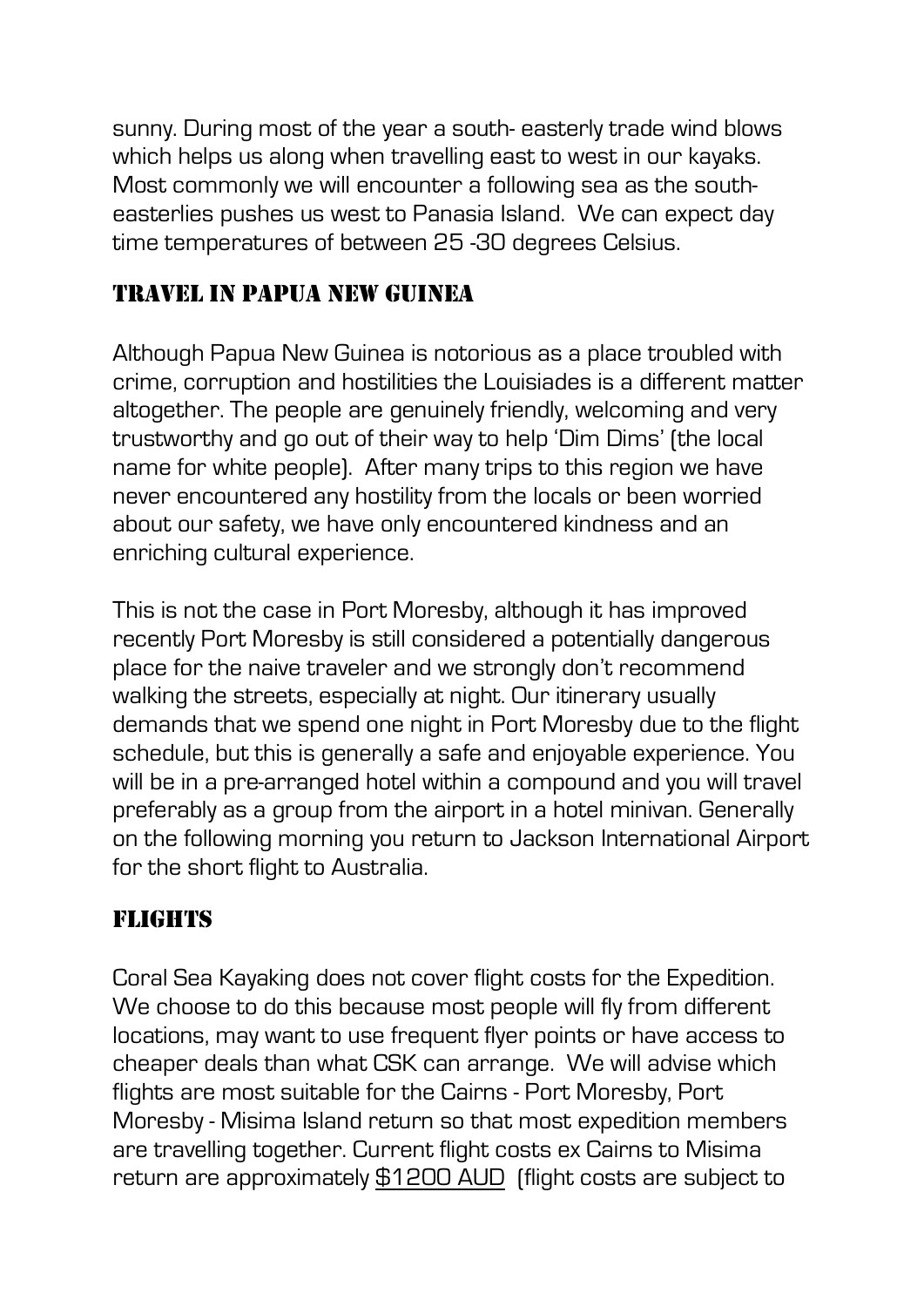constant change). Alternatively participants can fly direct from their nearest capital city to Port Moresby instead of routing through Cairns, This is often cheaper and more convenient.

## TRAVEL INSURANCE

Coral Sea Kayaking insists that **all** participants on the expedition have travel insurance that covers at a minimum: comprehensive medical and trip cancellation.

## PRE-DEPARTURE MEETING MISIMA ISLAND.

Your guides will run a comprehensive pre-departure briefing once all participants have arrived into Misima Island. This briefing is usually conducted at the Misima Guest House and will outline the paddle plan, gear packing and any other relevant information as well as answer questions and concerns that participants have. At this briefing participants will be provisioned with their folding double kayaks, paddling gear and camping equipment. Customers will be sent a packing list and info about all the equipment associated with the expedition. Alternatively if the entire group is flying from Cairns, Australia then a pre-arranged briefing can be conducted in Cairns. Cairns briefings are usually held at the Reef Palms Resort 41/47 Digger Street, Cairns at 5:00pm the evening before departure.

Sometimes participants will be required to fly with some expedition equipment and dry food provisions. This will be arranged by Coral Sea Kayaking prior to the trip and will depend on participants flight schedule and baggage allowance. Air Niugini has an international baggage allowance of 30kg plus 10kg extra for sporting goods. We do ask that participants are considerate about the amount of personal gear they travel with. Due to the tropical nature of the expedition we encourage people to travel light.

## OUR CRAFT OF CHOICE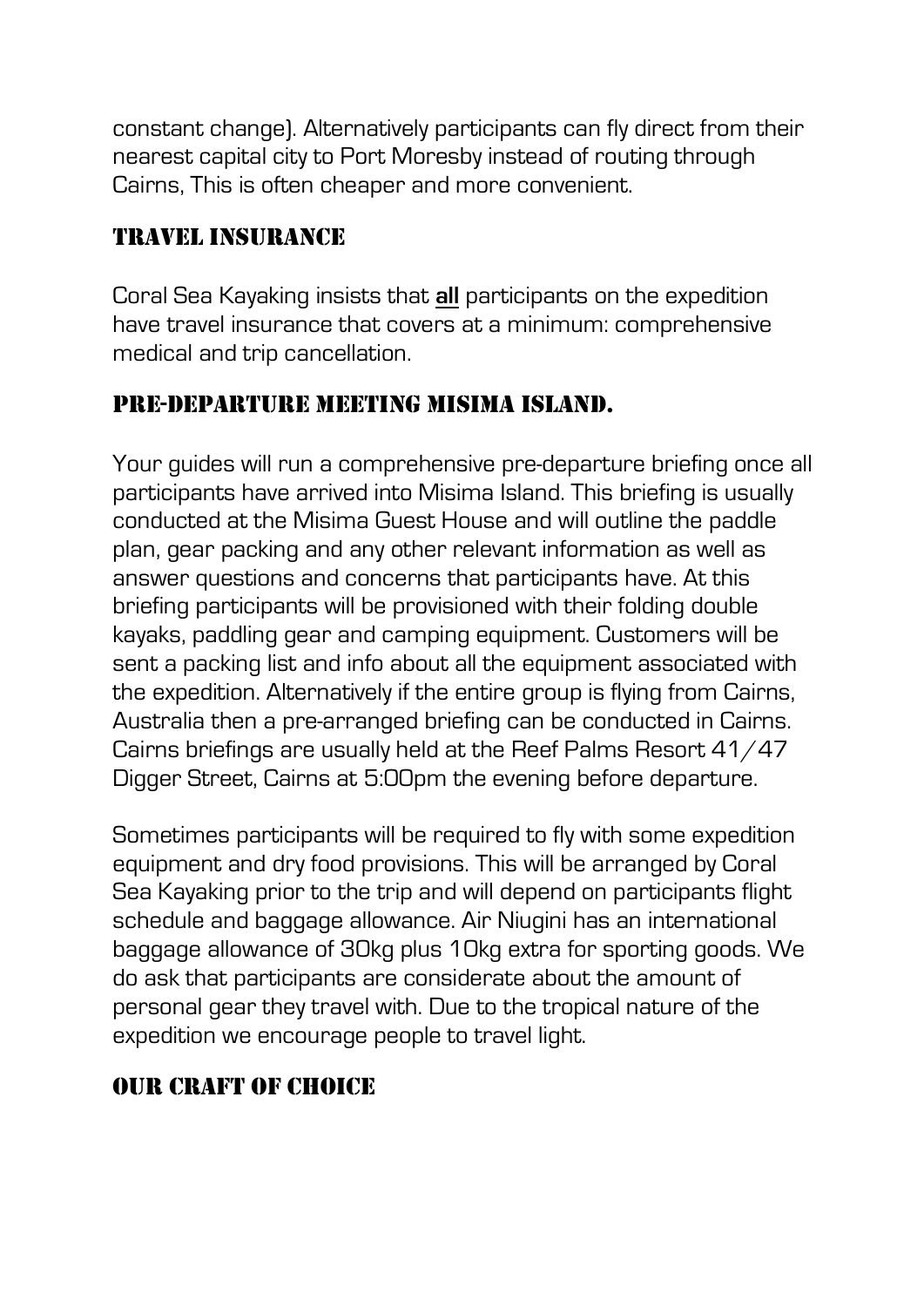Due to the impossibility of accessing modern hard-shell kayaks in the Louisiades we instead choose to use folding kayaks. The model we prefer to use is the Incept K50

#### http://www.incept.co.nz/products/k50-pacific

The K50 is a high quality made inflatable sea kayak and a world leader in its design and features. It paddles surprisingly fast and has sufficient storage space for an extended expedition trip. It folds up and fits inside a backpack and its dry weight is 25kg. This kayak has opened the door of possibilities for exploratory sea kayaking due to the fact that it easily fits inside a bag and you can catch an airplane, bus or boat with it.

## IN COUNTRY MEDICAL CONCERNS

We ask that all customers are fit and healthy for this expedition with no injury or illness that could restrict their involvement in the everyday activity of a sea kayak expedition. The Louisiades is a lengthy medivac to definitive medical care. In serious cases a helicopter will be dispatched from Australia or Port Moresby. Guides carry appropriate expedition medical kits and comms (Satellite phone, beacon).

Malaria is present on some of the islands and we recommend customers take appropriate prophylactic medication precautions. Although in the past expeditions some participants have happily chosen not to be on malaria meds and have been fine. Mosquitos are rare in the islands.

### OTHER THREATS.

The calvados islands unlike other parts of PNG has very few harmful marine animals. The local inhabitants report that crocodiles are not a threat and are not found in the atolls, they also report that Box Jellyfish are not found in the region.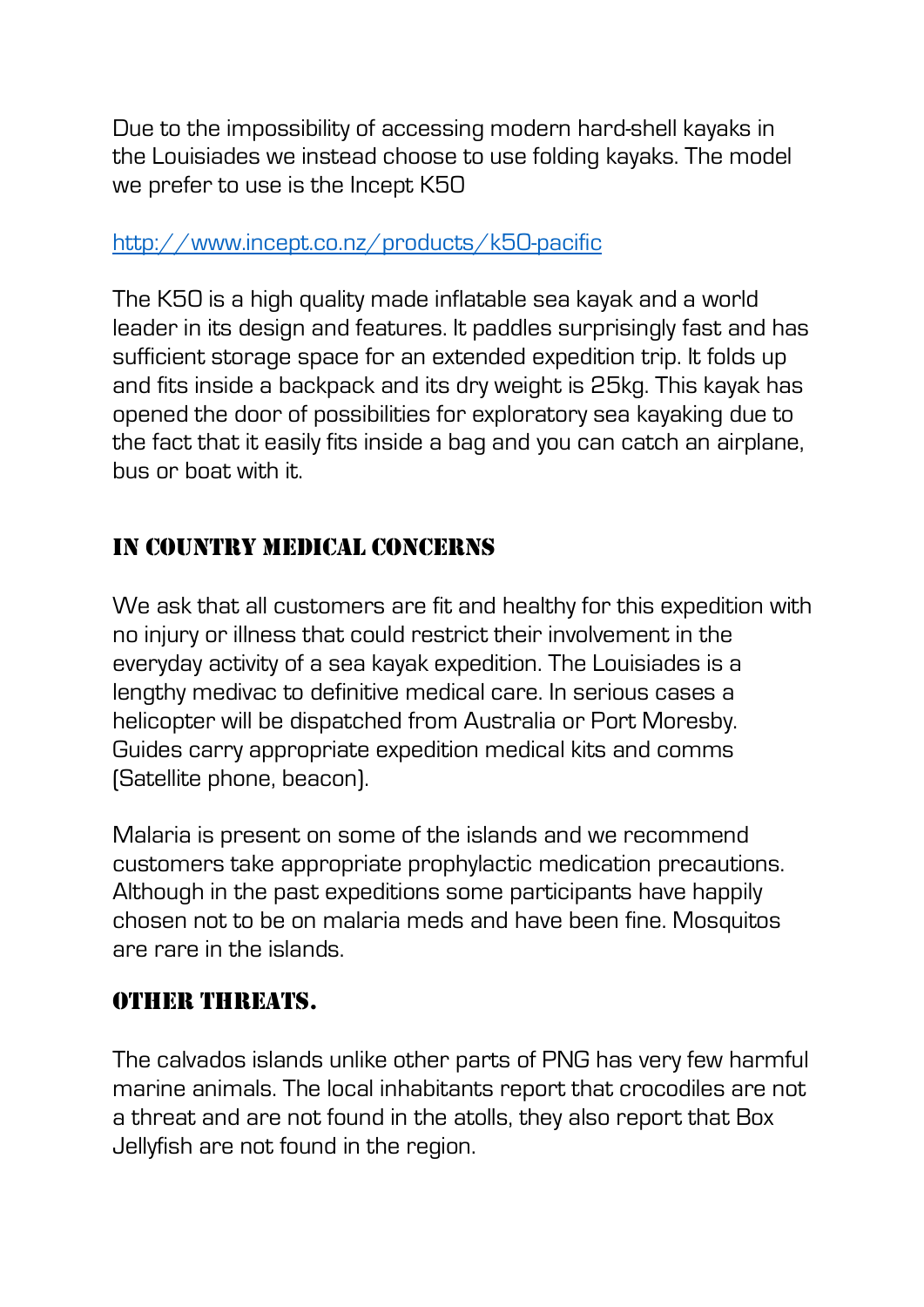### EXPEDITION FOOD

On this expedition we source most of our food and provisions from local markets on Misima Island. Due to the limited choice of food supplies at Misima Island we mostly eat a Melanesian diet like the locals. We also fish and trade for fruit/Vegetables as we paddle through the islands. The traditional Melanesian diet is very healthy and is centered around seafood and root vegetables like; taro, cassava, yams and plantain and of course plenty of coconuts!. We bring some dehydrated meals from Australia plus spices and flavourings to keep the meals tasty. All meals during the paddling trip are supplied by Coral Sea Kayaking. Hotel breakfasts at Misima Guest House are also provided, but Hotel dinners and other food during transit are at the cost of the customer.

### BASIC TRAVEL ITINERARY

As with any sea kayaking expedition we are at the mercy of the weather and so when dealing with something as dynamic as the sea on a daily bases we ask our customers to be dynamic individuals regarding the flexibility mother nature often demands in the itinerary. Rest assured though that your guides are out there to give you the best and safest experience possible.

**The Itinerary below is only a rough plan and is subject to change due to group dynamics, weather, unforeseen delays and other situations that may cause alterations in travel plans. Paddle distances vary each day but you can expect paddle distances to range between 8 - 20km per day.** 

# PADDLE TO PANASIA. CALVADOS ISLANDS

**10 day tour (group meets at Misima island, tour ends Misima island)**

**Day 1.**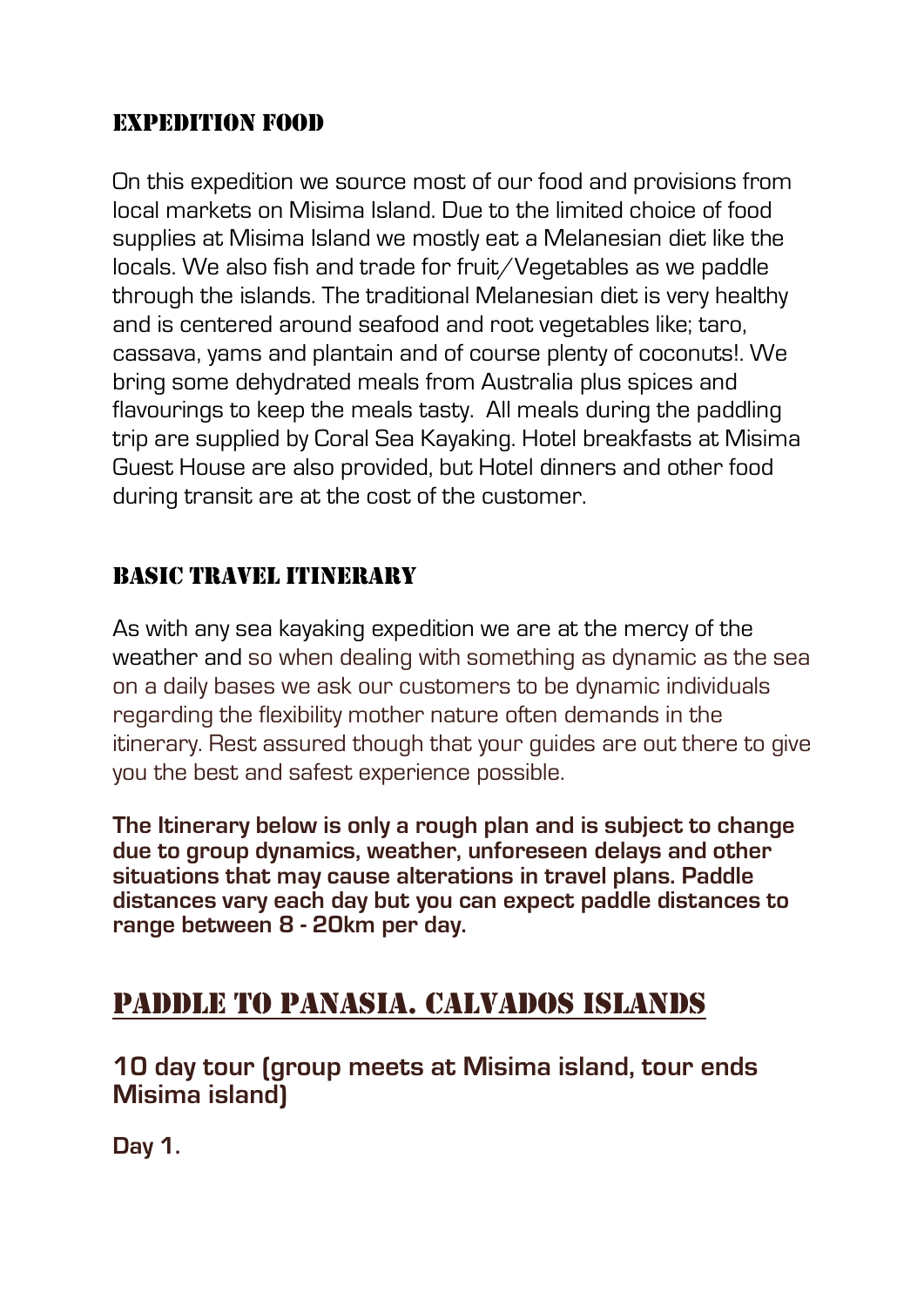**AM flight to Misima Island. Spend the afternoon exploring Misima Island, buying provisions and gear prepping as well as a group briefing to discuss the paddle plan. That night stay at Misima Guest House.** 

**Day 2.**

**Motor boat ride into the eastern end of Calvados Islands (approx. 2 hours) Unload gear, setup camp, rig kayaks and spend the afternoon getting acquainted with your craft and exploring Paradise cove.**

**Day 3 – 9**

**Paddle west through the Calvados islands, camping on Idyllic atolls, snorkelling vibrant coral reefs and visiting indigenous villages.** 

**Points of interest we potentially will visit and Islands we may camp at include:** 

- **Paradise Cove (great snorkelling)**
- **Panaumala Island (Panaumala village visit)**
- **The Blue Lagoon**
- **Gilia Island / Sam's place (visit a traditional coral/shell jeweller and have a traditional feast)**
- **Manta ray point / Liawan Island (hopefully snorkel with Manta rays)**
- **Pananiu Island/ Alfie's place**
- **Motorina Island / Motorina Elementary school visit**
- **Panarora Island (great snorkelling on the edge of a drop off)**
- **Spire Island (great snorkelling on the edge of a drop off)**
- **Utian Island/ Utian Village (village tour, cultural dance performance)**
- **Panatawal Island**
- **Panorama Island (great snorkelling in lagoon)**
- **Panasia Island (amazing limestone caves)**

**Day 10.**